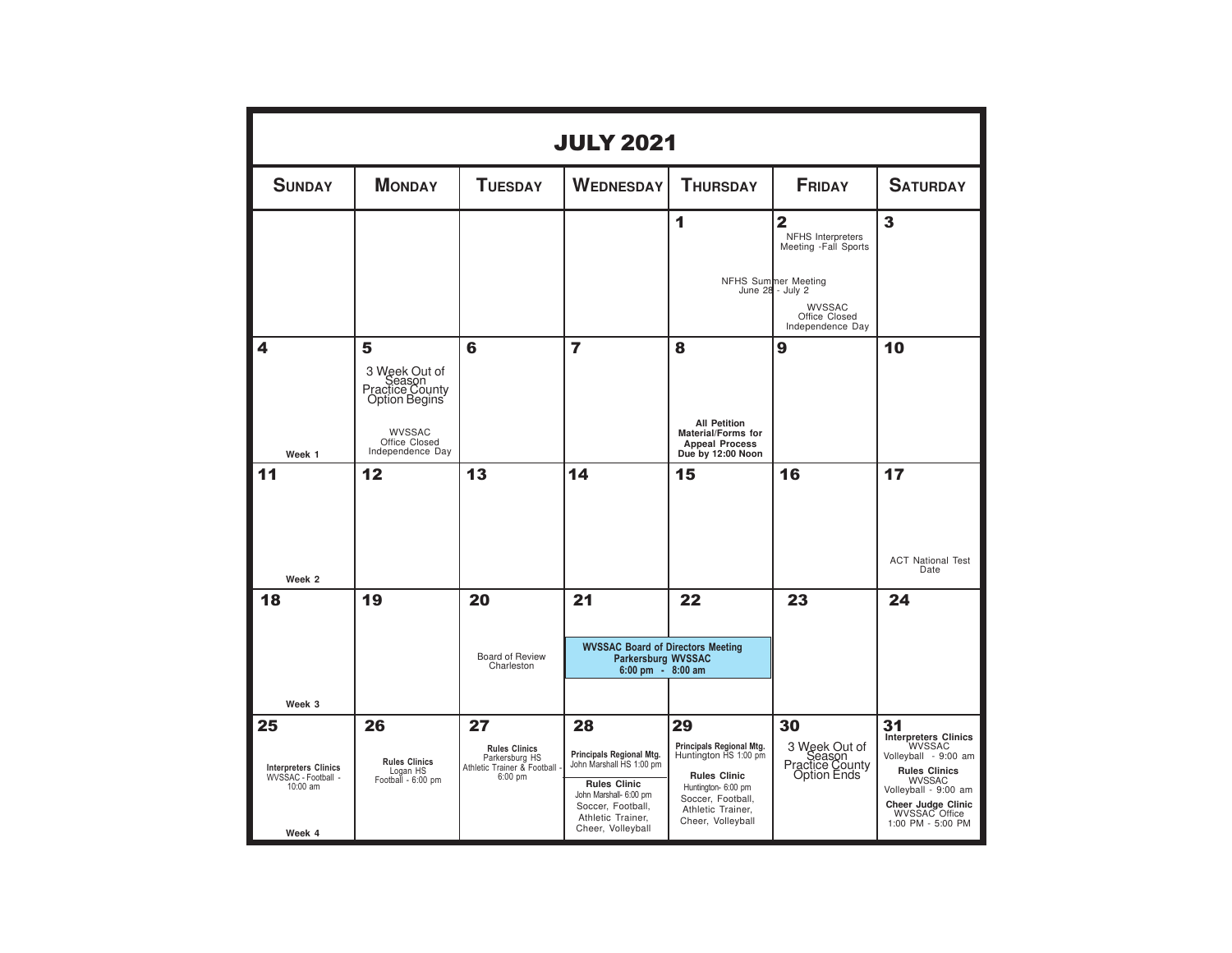|                                                                                                                                             | <b>AUGUST 2021</b>                                                                                                                                                                                                                                    |                                                                                                                                                                                                                                                       |                                                                                                                                                                        |                                                                                                                                                                                |                                                                                                                                                                                                                                                                    |                                                                                                                                                                |  |  |  |  |
|---------------------------------------------------------------------------------------------------------------------------------------------|-------------------------------------------------------------------------------------------------------------------------------------------------------------------------------------------------------------------------------------------------------|-------------------------------------------------------------------------------------------------------------------------------------------------------------------------------------------------------------------------------------------------------|------------------------------------------------------------------------------------------------------------------------------------------------------------------------|--------------------------------------------------------------------------------------------------------------------------------------------------------------------------------|--------------------------------------------------------------------------------------------------------------------------------------------------------------------------------------------------------------------------------------------------------------------|----------------------------------------------------------------------------------------------------------------------------------------------------------------|--|--|--|--|
| <b>SUNDAY</b>                                                                                                                               | <b>MONDAY</b>                                                                                                                                                                                                                                         | <b>TUESDAY</b>                                                                                                                                                                                                                                        | <b>WEDNESDAY</b>                                                                                                                                                       | <b>THURSDAY</b>                                                                                                                                                                | <b>FRIDAY</b>                                                                                                                                                                                                                                                      | <b>SATURDAY</b>                                                                                                                                                |  |  |  |  |
| 1<br><b>Interpreters Clinics</b><br><b>WVSSAC</b><br>Soccer - 9:00 am<br><b>Rules Clinic</b><br><b>WVSSAC</b><br>Soccer - 9:00 am<br>Week 5 | 2<br>Principals Regional Mtg.<br>Woodrow Wilson HS 1:00 pm<br><b>Rules Clinics</b><br>Woodrow Wilson HS - 6:00 pm<br>Soccer, Football, Athletic Trainers<br>Cheer, Volleyball<br>Season Begins - HS<br>Football, Soccer, Cheer<br>Cross Country, Golf | 1st Contest Held - Golf<br>3<br>Principals Regional Mtg.<br>George Washington<br>HS 1:00 pm<br><b>Rules Clinics</b><br>George WHS - 6:00<br>pm Soccer, Football,<br>Athletic Trainer<br>Rules Clinics John<br>Adams MS 6:00 pm-<br>Volleyball & Cheer |                                                                                                                                                                        | 5<br>Principals Regional Mtg.<br>E. Fairmont HS 1:00 pm<br><b>Rules Clinics</b><br>East Fairmont HS - 6:00 pm<br>Volleyball, Cheer,<br>Soccer, Football &<br>Athletic Trainers | 6 WVADA Board Meeting at Martinsburg<br>Principals Regional Mtg.<br>Spring Mills HS<br>$1:00$ pm<br><b>Rules Clinics</b><br>Spring Mills HS<br>Soccer, Football, Cheer,<br>Volleyball & Athletic Trainers -<br>6:00 pm<br>1st Date Pads No Live<br>Contact - HS FB | <b>Rules Clinics</b><br>Frankfort HS<br>Football, Soccer,<br>Cheer, Volleyball<br>$9:00$ am<br><b>Cheer Judge Clinic</b><br>East Fairmont<br>1:00 PM - 5:00 PM |  |  |  |  |
| 8<br>Week 6                                                                                                                                 | Make-Up - Rules Clinic<br><b>WVSSAC</b><br>Volleyball & Cheer -<br>5:00 pm<br><b>National Test Dates</b><br>Part II-Football,<br>Volleyball, Soccer<br>Season Begins - MS<br>Football, Soccer,<br>Cheer & Volleyball HS                               | Make-Up - Rules Clinic<br><b>WVSSAC</b><br>Athletic Trainer - 6:00 pm<br>Football - 6:00 pm<br>1st Date Live Contact HS FB                                                                                                                            | 11<br><b>All Petition</b><br><b>Material/Forms for</b><br><b>Appeal Process</b><br>Due by 12:00 Noon<br>Make-Up - Rules<br>Clinic<br><b>WVSSAC</b><br>Soccer - 6:00 pm | 12<br>Principals Regional Mtg.<br>and Make-Up<br>WVSSAC 1:00 pm                                                                                                                | 13<br>First Date Scrimmage<br>or Grid-O-Rama<br>HS Football (after 4<br>pm)                                                                                                                                                                                        | 14                                                                                                                                                             |  |  |  |  |
| 15<br>Week 7                                                                                                                                | 16<br>Season Begins<br>Volleyball MS<br>1st Date Pads No Live<br>Contact MS FB                                                                                                                                                                        | 17<br>Board of Review<br>Charleston                                                                                                                                                                                                                   | 18<br>1st Contest Held<br>Cross Country MS                                                                                                                             | 19<br>1st Date Live Contact<br>Football MS                                                                                                                                     | 20<br>1st Contest Held<br>Soccer HS                                                                                                                                                                                                                                | 21<br>1st Contest Held<br>Cross Country HS                                                                                                                     |  |  |  |  |
| 22<br>Week 8                                                                                                                                | 23<br>1st Contest Held<br><b>HS Football</b><br>1st Date Scrimmage<br><b>MS Football</b>                                                                                                                                                              | 24<br>All Fall Sports Program<br>Rosters Due On Line                                                                                                                                                                                                  | 25<br>1st Contest Held<br><b>Volleyball HS</b>                                                                                                                         | 26<br><b>WVSSAC Board of Directors Meeting</b><br>Parkersburg WVSSAC<br>6:00 pm 8:00 am                                                                                        | 27                                                                                                                                                                                                                                                                 | 28<br><b>SAT National Test Date</b>                                                                                                                            |  |  |  |  |
| 29<br>Week <sub>9</sub>                                                                                                                     | 30<br>1st Contest Held<br>Football MS; Soccer MS                                                                                                                                                                                                      | 31                                                                                                                                                                                                                                                    |                                                                                                                                                                        |                                                                                                                                                                                |                                                                                                                                                                                                                                                                    |                                                                                                                                                                |  |  |  |  |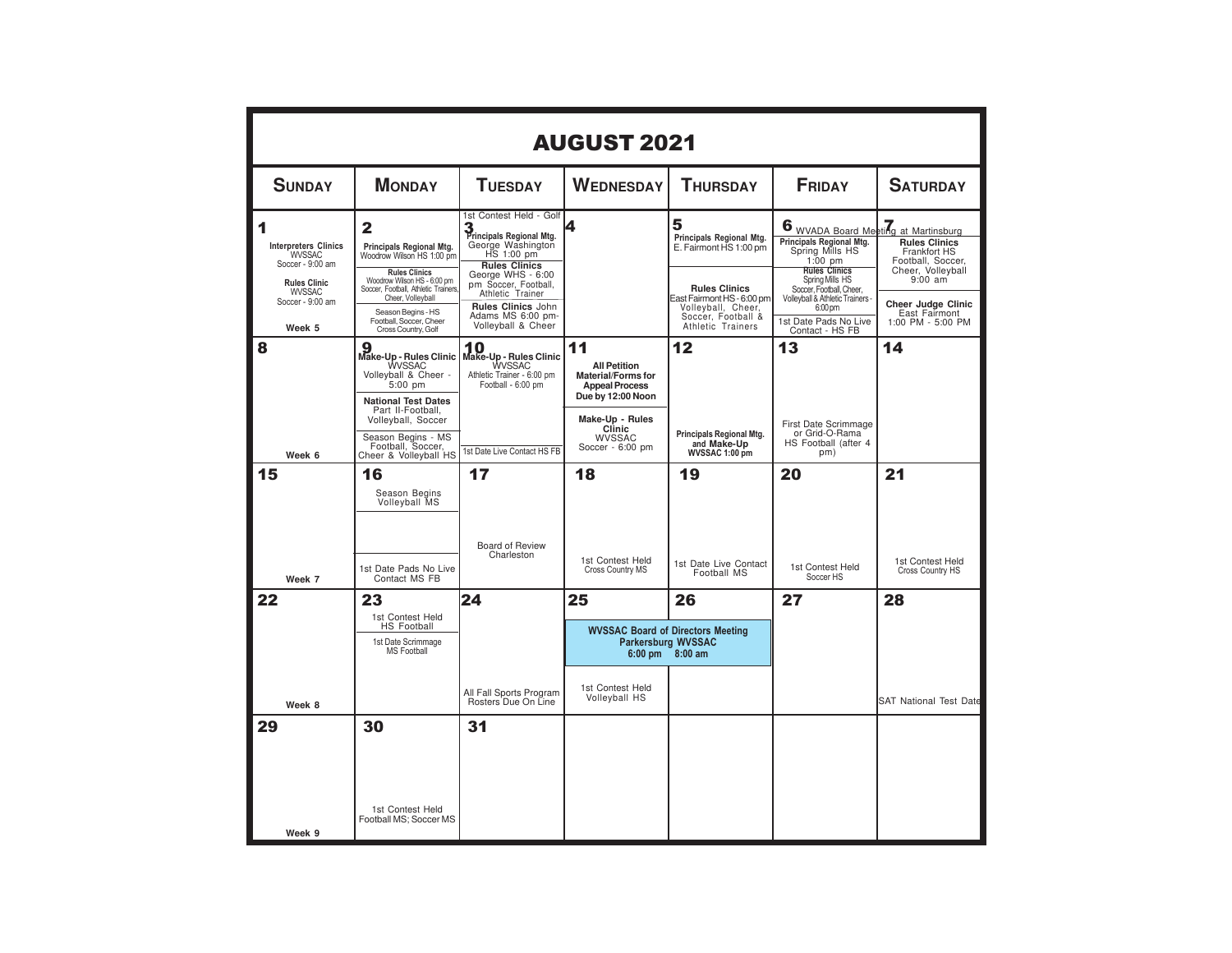| <b>SEPTEMBER 2021</b> |                                             |                                                                                 |                                                                                  |                                                                         |               |                               |  |  |  |
|-----------------------|---------------------------------------------|---------------------------------------------------------------------------------|----------------------------------------------------------------------------------|-------------------------------------------------------------------------|---------------|-------------------------------|--|--|--|
| <b>SUNDAY</b>         | <b>MONDAY</b>                               | <b>TUESDAY</b>                                                                  | <b>WEDNESDAY</b>                                                                 | <b>THURSDAY</b>                                                         | <b>FRIDAY</b> | <b>SATURDAY</b>               |  |  |  |
|                       |                                             |                                                                                 | $\overline{\mathbf{1}}$<br>1st Contest Held<br>Volleyball MS                     | $\overline{2}$                                                          | 3             | $\overline{\mathbf{4}}$       |  |  |  |
| 5                     | 6                                           | $\overline{7}$                                                                  | 8                                                                                | $\boldsymbol{9}$                                                        | 10            | 11                            |  |  |  |
|                       | <b>WVSSAC</b><br>Office Closed<br>Labor Day | State Invitational<br>Girls Golf<br>Tournament<br>Mingo Bottom<br>Wirt County   | Coaches Committee<br>Meeting-Baseball &<br>Softball<br><b>WVSSAC</b><br>at 10 am | Coaches Committee<br>Meeting-Track<br>WVSSAC<br>at 10 am                |               |                               |  |  |  |
| Week 10               |                                             |                                                                                 |                                                                                  |                                                                         |               | <b>ACT National Test Date</b> |  |  |  |
| 12<br>Week 11         | 13                                          | 14<br>Board of Review<br>Charleston<br>1st Football Ratings<br>Released 2:00 pm | 15<br>Competitive Balance<br>Meeting at WVSSAC<br>at 10 am                       | 16<br>Administrators Policy &<br>Procedure Workshop<br>9:00 AM - WVSSAC | 17            | 18                            |  |  |  |
| 19                    | 20                                          | 21                                                                              | 22                                                                               | 23                                                                      | 24            | 25                            |  |  |  |
|                       |                                             | NFHS Section II Meeting in Williamsburg, VA                                     |                                                                                  |                                                                         |               |                               |  |  |  |
| Week 12               | Regional Golf Entry<br>Form Due             |                                                                                 | NFHS Interpreters<br>Online - Wrestling                                          | NFHS Interpreters<br>Online - Basketball                                |               |                               |  |  |  |
| 26<br>Week 13         | 27<br><b>Golf Regional</b><br>Tournament    | 28                                                                              | 29                                                                               | 30                                                                      |               |                               |  |  |  |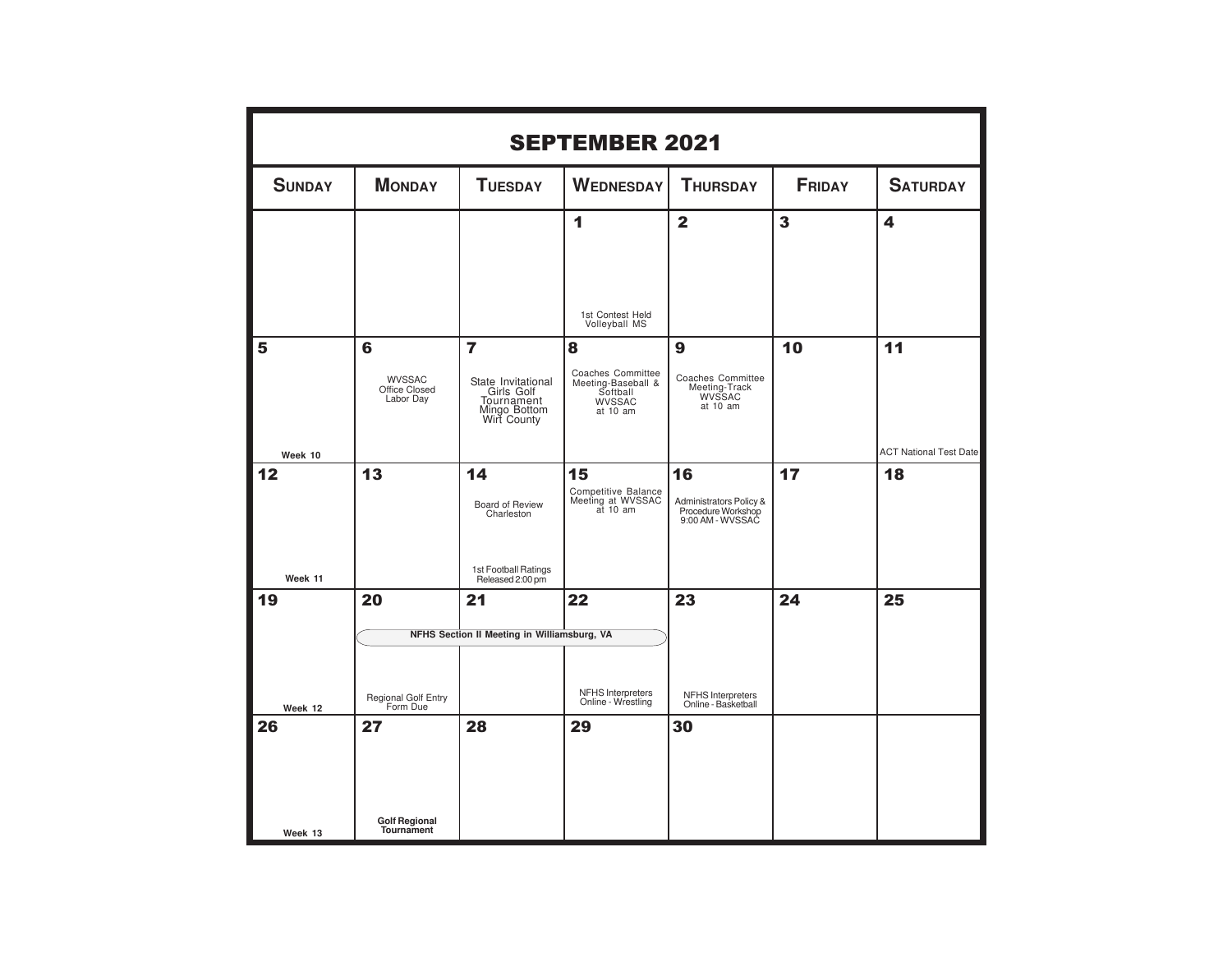| <b>OCTOBER 2021</b>                                                                                                                                                                                     |                                                                                                                                               |                                                                                                                                                         |                                                                                          |                                                                                                                                                                                                                                               |                                                                                                |                                                                                                                                   |  |  |  |
|---------------------------------------------------------------------------------------------------------------------------------------------------------------------------------------------------------|-----------------------------------------------------------------------------------------------------------------------------------------------|---------------------------------------------------------------------------------------------------------------------------------------------------------|------------------------------------------------------------------------------------------|-----------------------------------------------------------------------------------------------------------------------------------------------------------------------------------------------------------------------------------------------|------------------------------------------------------------------------------------------------|-----------------------------------------------------------------------------------------------------------------------------------|--|--|--|
| <b>SUNDAY</b>                                                                                                                                                                                           | <b>MONDAY</b>                                                                                                                                 | <b>TUESDAY</b>                                                                                                                                          | <b>WEDNESDAY</b>                                                                         | <b>THURSDAY</b>                                                                                                                                                                                                                               | <b>FRIDAY</b>                                                                                  | <b>SATURDAY</b>                                                                                                                   |  |  |  |
| The Month of<br>October is<br>National High<br><b>School Activities</b><br>Month<br>Week 13                                                                                                             |                                                                                                                                               |                                                                                                                                                         |                                                                                          |                                                                                                                                                                                                                                               | 1<br>Cheer Entry Form Due<br>to Regional Directors<br>HS Cheer Outline Due<br>to WVSSAC Office | $\mathbf{2}$<br><b>SAT National Test Date</b>                                                                                     |  |  |  |
| 3<br>Week 14                                                                                                                                                                                            | 4                                                                                                                                             | 5                                                                                                                                                       | 6<br><b>GOLF STATE TOURNAMENT</b><br>Speidel Golf Club, Wheeling                         | 7                                                                                                                                                                                                                                             | 8<br>Academic Achieve-<br>ment Award<br>Applications Due                                       | 9                                                                                                                                 |  |  |  |
| 10<br><b>Interpreters Clinic</b><br>Boys'/Girls' Basketball &<br>Wrestling-WVSSAC 9:00 am<br><b>Rules Clinics</b><br>Basketball - 4:00 pm<br>Parkersburg HS<br>Wrestling - 4:00 pm<br>WVSSAC<br>Week 15 | 11<br><b>Rules Clinics</b><br>Basketball<br>Logan HS 6:00 pm                                                                                  | 12<br><b>Rules Clinic</b><br>Wrestling - 6:00 pm<br>Basketball - 6:00 pm<br>Swim - 6:00 pm<br>Spring Mills HS                                           | 13<br><b>Rules Clinic</b><br>Wrestling - 6:00 pm<br>Basketball - 6:00 pm<br>Frankfort HS | $14$ All Petition<br><b>Material/Forms for Appeal</b><br>Process Due by 12:00 Noon<br>Deputy Board Academic<br>Achievement Award WVSSAC<br>10:00 am<br><b>Regional Cheer</b><br><b>Director's Meeting</b><br><b>WVSSAC Office</b><br>10:00 AM | 15<br><b>Regional Cross Country</b><br>Entry Forms Due                                         | 16<br>Game Day<br>Invitational<br>(Tentative)                                                                                     |  |  |  |
| 17<br>Week 16                                                                                                                                                                                           | 18<br><b>Rules Clinics</b><br>Wrestling - 6:00 pm<br>Basketball - 6:00 pm<br>Woodrow Wilson HS                                                | 19<br>Board of Review<br>Charleston<br><b>Rules Clinic</b><br>Wrestling, Basketball &<br>Swim<br>GWHS 6:00 pm<br>Season Ends<br><b>Cross Country MS</b> | 20<br>6:00 PM                                                                            | 21<br>------Soccer Sectional Tournament-------<br><b>WVSSAC Board of Directors Meeting -</b><br>Parkersburg - WVSSAC<br>$8:00$ am<br>$\sim$<br><b>Cross Country</b><br>Regional<br>Tournament                                                 | 22                                                                                             | 23<br><b>ACT National Test</b><br>Date                                                                                            |  |  |  |
| 24<br>Week 17<br>31<br>Week 18                                                                                                                                                                          | 25<br>Şwim Clinic<br>Morgantown<br>6:00 pm<br><b>Rules Clinics</b><br>Basketball & Wrestling<br>John Marshall 6:00 pm<br>Season Begins - Swim | 26<br><b>Soccer Regional</b><br>Final - AA/A<br><b>Rules Clinic</b><br>Basketball & Wrestling<br>Robert C Byrd - 6:00 pm                                | 27<br><b>Rules Clinic</b><br>Wrestling & Basketball<br>Huntington HS 6:00 pm             | 28<br><b>Soccer Regional</b><br>Final - AAA<br>Make-Up - Rules<br><b>Clinics</b><br><b>WVSSAC</b><br>Wrestling 6:00 pm<br>Basketball 6:00 pm                                                                                                  | 29                                                                                             | 30<br><b>CROSS COUN-</b><br><b>TRY STATE</b><br><b>TOURNAMENT</b><br>Ona, WV<br>Season Ends MS<br>Soccer, Volleyball,<br>Football |  |  |  |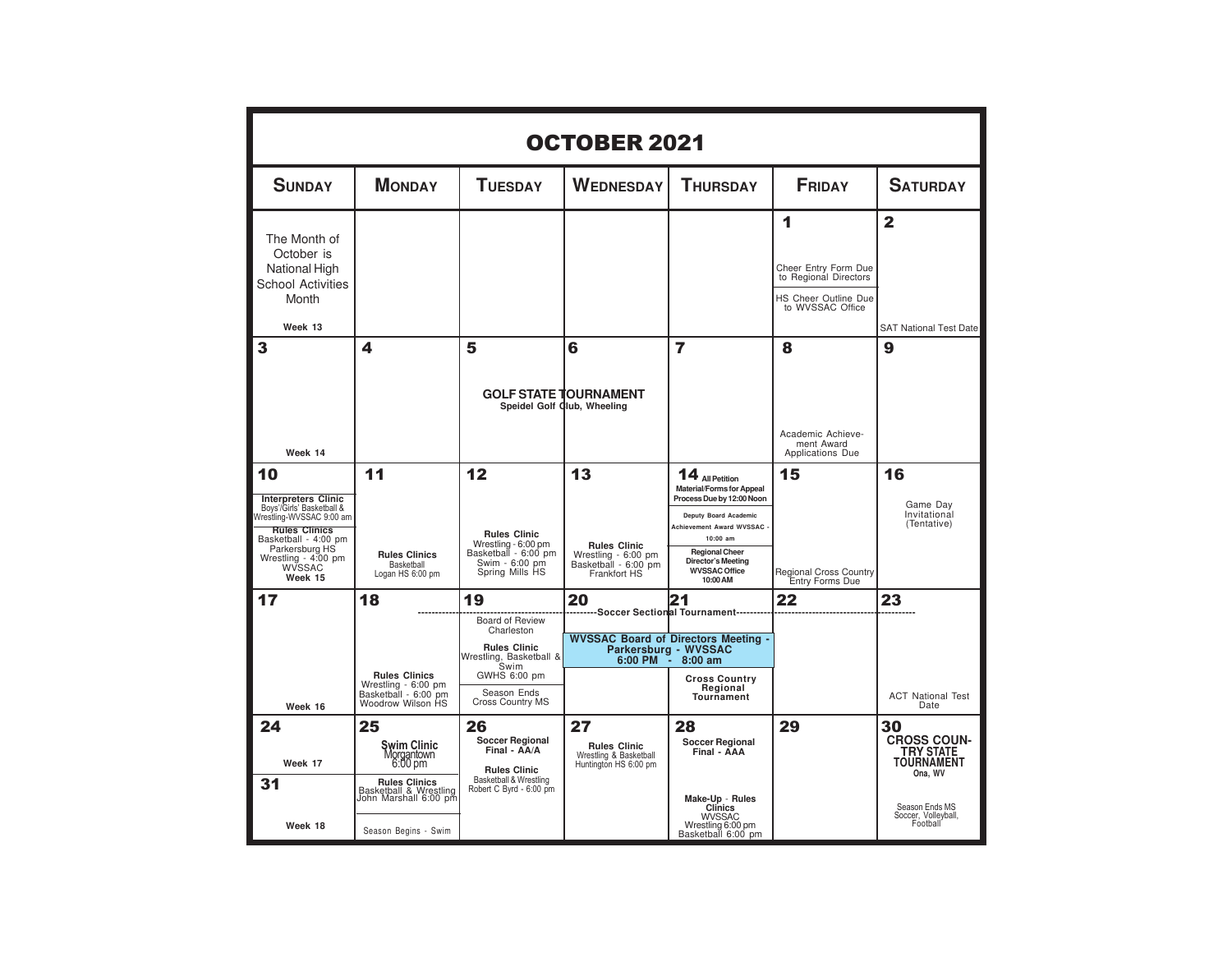|                                                                                                                          | <b>NOVEMBER 2021</b>                                                             |                               |                                                               |                                                                                                |                                                  |                                                                                                                   |  |  |  |
|--------------------------------------------------------------------------------------------------------------------------|----------------------------------------------------------------------------------|-------------------------------|---------------------------------------------------------------|------------------------------------------------------------------------------------------------|--------------------------------------------------|-------------------------------------------------------------------------------------------------------------------|--|--|--|
| <b>SUNDAY</b>                                                                                                            | <b>MONDAY</b>                                                                    | <b>TUESDAY</b>                | <b>WEDNESDAY</b>                                              | <b>THURSDAY</b>                                                                                | <b>FRIDAY</b>                                    | <b>SATURDAY</b>                                                                                                   |  |  |  |
|                                                                                                                          | 1 Make-Up-Rules<br><b>Clinics</b><br>WVSSAC Swim                                 | $\overline{2}$                | 3<br>-- Volleyball Sectional Tournament                       | 4                                                                                              | 5                                                | 6<br><b>SOCCER STATE TOURNAMENT</b><br><b>Beckley</b>                                                             |  |  |  |
| Week 18                                                                                                                  | Request to Host<br>Tournament Form Due<br>Season Begins - Girls MS<br>Basketball |                               |                                                               | <b>All Petition</b><br><b>Material/Forms for</b><br><b>Appeal Process</b><br>Due by 12:00 Noon |                                                  | <b>Volleyball Regional</b><br>Tournament<br><b>Regional Cheer</b><br>Competition<br><b>SAT National Test Date</b> |  |  |  |
| $\overline{7}$<br>Football                                                                                               | 8<br>Season Begins                                                               | 9                             | 10                                                            | 11                                                                                             | 12                                               | 13                                                                                                                |  |  |  |
| First Round<br>Playoff Meeting - WVSSAC Office<br>AAA - 9:00 am<br>AA - 11:00 am<br>A - 1:00 pm<br>Daylight Savings Ends | Girls' Basketball HS<br>Season Begins<br>Boys' Basketball MS<br>Wrestling HS     |                               |                                                               | <b>WVSSAC</b><br>Office Closed<br>Veterans Day                                                 | <b>VOLLEYBALL STATE TOURNAMENT</b><br>Charleston |                                                                                                                   |  |  |  |
| Week 19                                                                                                                  | Wrestling MS                                                                     |                               | 1st Contest Held<br>Swimming                                  |                                                                                                |                                                  | 1st Round Football Playoffs                                                                                       |  |  |  |
| 14                                                                                                                       | 15<br>Deadline Basketball                                                        | 16                            | 17                                                            | 18                                                                                             | 19                                               | 20                                                                                                                |  |  |  |
|                                                                                                                          | Sectional Meeting<br>Girls & Boys<br>Season Begins<br>Boys' Basketball HS        |                               | 6:00 PM                                                       | WVSSAC Board of Directors Meeting .<br>Parkersburg - WVSSAC<br>$8:00$ am                       |                                                  |                                                                                                                   |  |  |  |
| Week 20                                                                                                                  |                                                                                  | Board of Review<br>Charleston | Golf and Cross Country<br>Committee Meeting<br>WVSSAC @ 10 am |                                                                                                |                                                  | 2nd Round Football Playoffs                                                                                       |  |  |  |
| 21                                                                                                                       | 22                                                                               | 23                            | 24                                                            | 25                                                                                             | 26                                               | 27                                                                                                                |  |  |  |
|                                                                                                                          | <b>National Test Dates</b><br>Part II-<br>Basketball, Wrestling                  |                               | 1st Contest Held<br>Girls' Basketball MS                      | <b>WVSSAC</b><br>Office Closed<br><b>Thanksgiving Holiday</b>                                  | WVSSAC<br>Office Closed<br>Thanksgiving Holiday  |                                                                                                                   |  |  |  |
| Week 21                                                                                                                  |                                                                                  |                               | <b>Wrestling Schedule</b><br>Due Online                       |                                                                                                |                                                  | 3rd Round Football Playoffs                                                                                       |  |  |  |
| 28<br>Football<br>Championship<br>Playoff Meeting -WVSSAC<br>Office<br>All Classes - 10:00 am                            | 29                                                                               | 30<br>1st Contest Held        |                                                               |                                                                                                |                                                  |                                                                                                                   |  |  |  |
| Week 22                                                                                                                  |                                                                                  | HS Girls' Basketball          |                                                               |                                                                                                |                                                  |                                                                                                                   |  |  |  |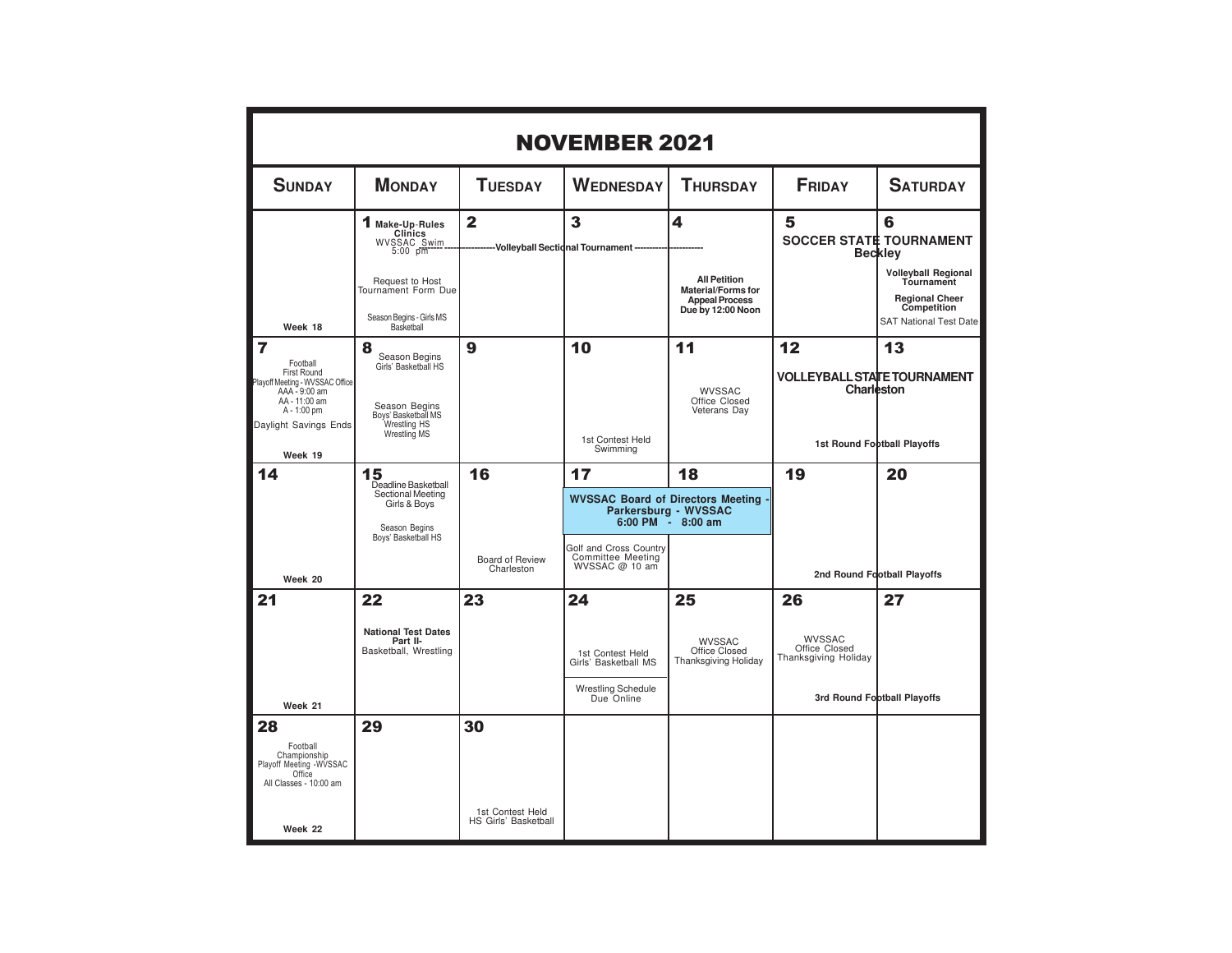|    | <b>DECEMBER 2021</b> |                                                                                                                   |                                                           |                                                                 |                                                   |                                                                                      |                                                                                                                                                                                  |  |  |
|----|----------------------|-------------------------------------------------------------------------------------------------------------------|-----------------------------------------------------------|-----------------------------------------------------------------|---------------------------------------------------|--------------------------------------------------------------------------------------|----------------------------------------------------------------------------------------------------------------------------------------------------------------------------------|--|--|
|    | <b>SUNDAY</b>        | <b>MONDAY</b>                                                                                                     | <b>TUESDAY</b>                                            | <b>WEDNESDAY</b>                                                | <b>THURSDAY</b>                                   | <b>FRIDAY</b>                                                                        | <b>SATURDAY</b>                                                                                                                                                                  |  |  |
|    | Week 22              |                                                                                                                   |                                                           | 1<br>1st Contest Held<br>Wrestling MS/HS<br>Boys' Basketball MS | $\overline{2}$                                    | 3<br><b>FOOTBALL STATE</b><br><b>CHAMPIONSHIP</b><br><b>WHEELING</b><br>AA - 7:00 pm | 4<br><b>FOOTBALL STATE</b><br><b>CHAMPIONSHIP</b><br><b>WHEELING</b><br>AAA - 12:00 noon<br>A - 7:00 pm<br><b>SAT National Test Date</b>                                         |  |  |
| 5  | Week 23              | 6<br><b>WVASSP Conference</b>                                                                                     | $\overline{7}$<br>1st Contest Held<br>HS Boys' Basketball | 8<br>Volleyball & Soccer<br>Committee Meeting<br>@ 10 am        | 9                                                 | 10                                                                                   | 11<br>National Athletic Directors Conference -<br>Denver, CO<br><b>STATE CHEER</b><br><b>COMPETITION</b><br><b>Henderson Center</b><br><b>Marshall University,</b><br>Huntington |  |  |
| 12 | Week 24              | 13<br>National Athletic Directors Conference<br>Denver, CO<br>All Winter Sports<br>Program Rosters Due<br>On Line | 14<br>Board of Review<br>Charleston                       | 15                                                              | 16                                                | 17                                                                                   | <b>ACT National Test Date</b><br>18                                                                                                                                              |  |  |
| 19 | Week 25              | 20<br>Wrestling Weight<br>Form Due - MS<br>Weight Management<br>Online - HS                                       | 21                                                        | 22                                                              | 23<br><b>WVSSAC</b><br>Office Closed<br>Christmas | 24<br>WVSSAC<br>Office Closed<br>Christmas                                           | 25                                                                                                                                                                               |  |  |
| 26 | Week 26              | 27<br><b>WVSSAC</b><br>Office Closed<br>Christmas                                                                 | 28<br><b>WVSSAC</b><br>Office Closed<br>Christmas         | 29<br><b>WVSSAC</b><br>Office Closed<br>Christmas               | 30<br><b>WVSSAC</b><br>Office Closed<br>New Years | 31<br><b>WVSSAC</b><br>Office Closed<br>New Years                                    |                                                                                                                                                                                  |  |  |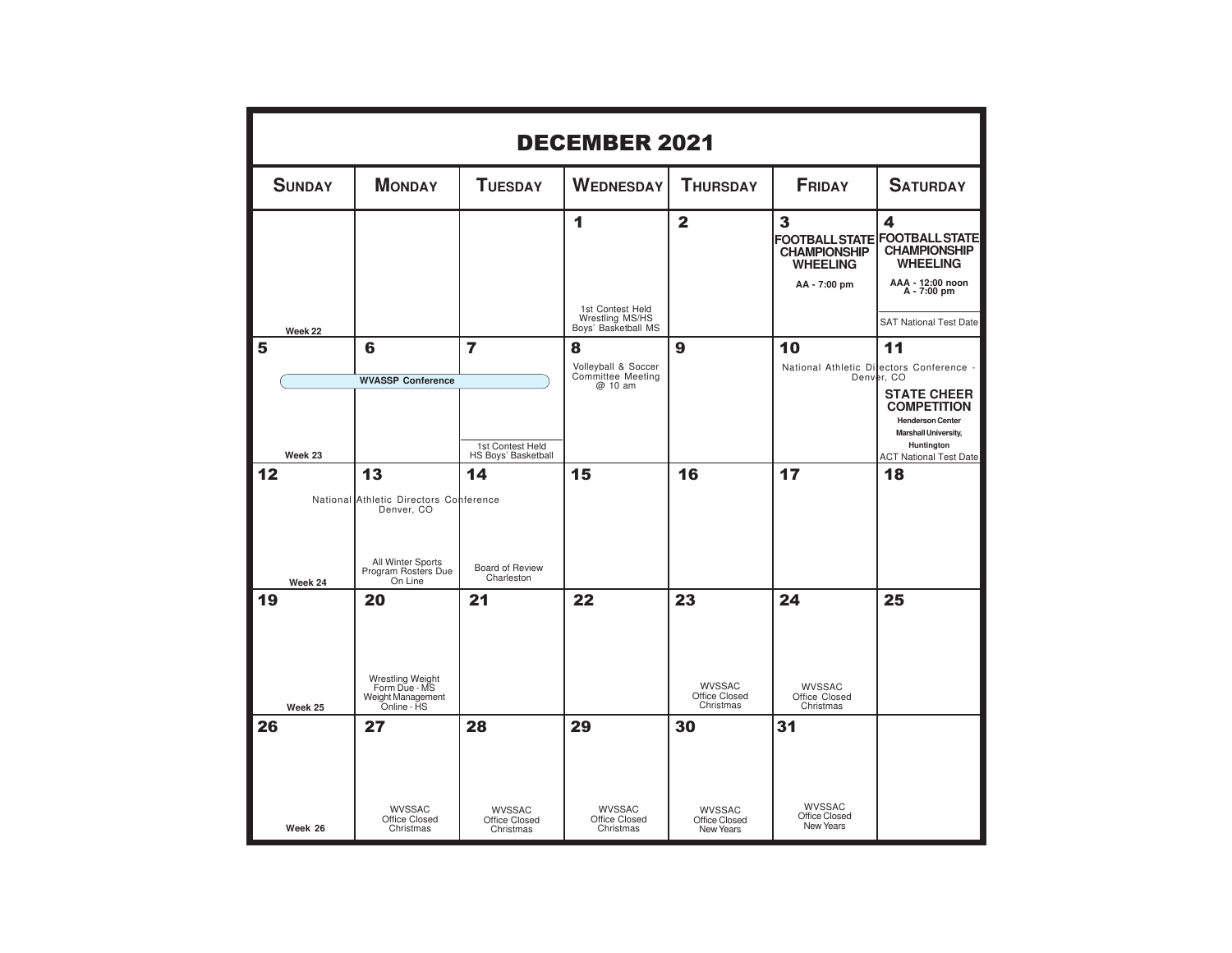|                           | <b>JANUARY 2022</b>                                               |                                                                                   |                                                                                                                                                             |                                                                                                                                         |                                                                  |                                                                                                                                                          |  |  |  |  |
|---------------------------|-------------------------------------------------------------------|-----------------------------------------------------------------------------------|-------------------------------------------------------------------------------------------------------------------------------------------------------------|-----------------------------------------------------------------------------------------------------------------------------------------|------------------------------------------------------------------|----------------------------------------------------------------------------------------------------------------------------------------------------------|--|--|--|--|
| <b>SUNDAY</b>             | <b>MONDAY</b>                                                     | <b>TUESDAY</b>                                                                    | <b>WEDNESDAY</b>                                                                                                                                            | <b>THURSDAY</b>                                                                                                                         | <b>FRIDAY</b>                                                    | <b>SATURDAY</b>                                                                                                                                          |  |  |  |  |
| Week 26                   |                                                                   |                                                                                   |                                                                                                                                                             |                                                                                                                                         |                                                                  | 1                                                                                                                                                        |  |  |  |  |
| $\overline{2}$<br>Week 27 | 3                                                                 | 4                                                                                 | 5<br>- - - - - - - - - NFHS Winter Meeting- - - - -                                                                                                         | 6<br><b>All Petition</b><br>Material/Forms for<br><b>Appeal Process</b><br>Due by 12:00 Noon                                            | 7                                                                | 8                                                                                                                                                        |  |  |  |  |
| 9<br>Week 28              | 10<br>NFHS Football Rules Committee                               | 11                                                                                | 12<br>Regional Swim<br>Directors Meeting<br><b>WVSSAC Office</b><br>$10:00$ am<br>Regional Basketball<br>Coordinators<br><b>WVSSAC Office</b><br>$10:00$ am | 13                                                                                                                                      | 14                                                               | 15<br>Proposed Rules<br>Changes to<br>Constitution and<br><b>Bylaws</b> Due                                                                              |  |  |  |  |
| 16<br>Week 29             | 17<br>WVSSAC<br>Office Closed<br>Martin Luther King Day           | 18<br>Board of Review<br>Charleston<br><b>NFHS Interpreters</b><br>Online - Track | 19<br><b>NFHS Interpreters</b><br>Online - Softball                                                                                                         | 20<br><b>WVSSAC Board of Directors Meeting -</b><br>Parkersburg - WVSSAC<br>6:00 PM - 8:00 am<br>NFHS Interpreters<br>Online - Baseball | 21                                                               | 22                                                                                                                                                       |  |  |  |  |
| 23<br>Week 30<br>30       | 24<br><b>Rules Clinic</b><br>31<br>Logan HS<br>Baseball, Softball | 25                                                                                | 26                                                                                                                                                          | 27                                                                                                                                      | 28                                                               | 29 Interpreters Clinic<br>WVSSAC Office<br>Baseball - 9:00 am<br>Softball - 1:00 pm<br><b>Rules Clinic</b><br><b>WVSSAC Office</b><br>Baseball - 9:00 am |  |  |  |  |
| Week 31                   | 6:00 pm<br>WVSSAC office<br>Track - 6:00 pm                       |                                                                                   |                                                                                                                                                             |                                                                                                                                         | <b>Rules Clinic</b><br>Charleston Catholic<br>Baseball - 1:00 pm | Softball - 1:00 pm                                                                                                                                       |  |  |  |  |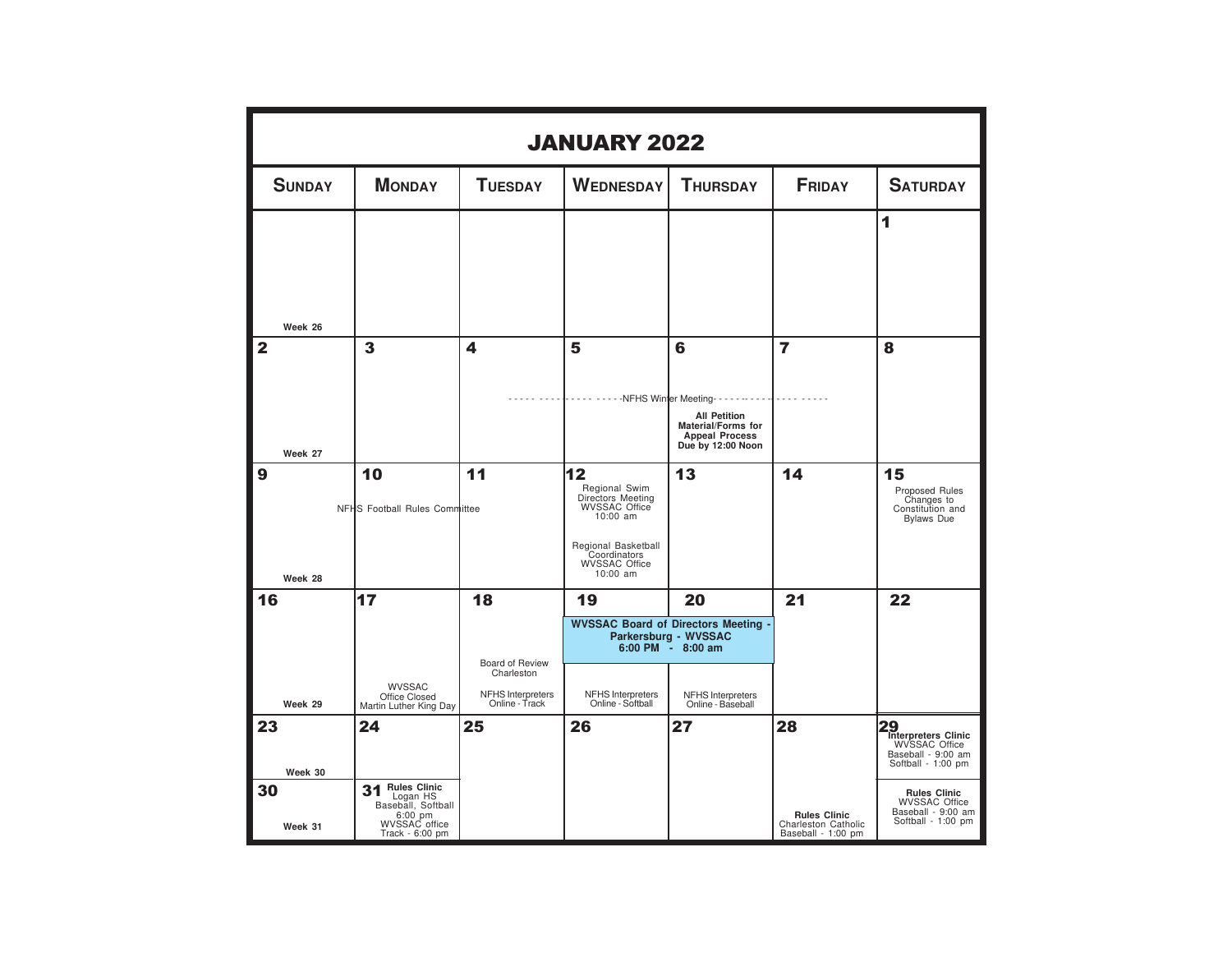|               |                                                                                                          |                                                                                                                                                                                  | <b>FEBRUARY 2022</b>                                                     |                                                                                                                                                                                           |                                         |                                                                                                                                                                                 |
|---------------|----------------------------------------------------------------------------------------------------------|----------------------------------------------------------------------------------------------------------------------------------------------------------------------------------|--------------------------------------------------------------------------|-------------------------------------------------------------------------------------------------------------------------------------------------------------------------------------------|-----------------------------------------|---------------------------------------------------------------------------------------------------------------------------------------------------------------------------------|
| <b>SUNDAY</b> | <b>MONDAY</b>                                                                                            | <b>TUESDAY</b>                                                                                                                                                                   | <b>WEDNESDAY</b>                                                         | <b>THURSDAY</b>                                                                                                                                                                           | <b>FRIDAY</b>                           | <b>SATURDAY</b>                                                                                                                                                                 |
| Week 31       |                                                                                                          | 1<br><b>Rules Clinics</b><br>Huntington HS<br>Baseball, Track,<br>Softball 6:00 pm<br>Swim Regional Entry<br>Form Due - Noon<br><b>State Basketball Ticket</b><br>Order Form Due | $\mathbf{2}$                                                             | 3<br><b>All Petition</b><br><b>Material/Forms for</b><br><b>Appeal Process</b><br>Due by 12:00 Noon<br><b>Rules Clinics</b><br>John Marshall<br>Baseball, Track,<br>Softball<br>$6:00$ pm | 4                                       | 5<br><b>Swimming Regional</b><br>Tournament                                                                                                                                     |
| 6             | 7                                                                                                        | 8                                                                                                                                                                                | 9                                                                        | 10                                                                                                                                                                                        | 11                                      | 12                                                                                                                                                                              |
| Week 32       | <b>Rules Clinics</b><br>Woodrow Wilson HS<br>Baseball, Track, Softball<br>$6:00$ pm                      | <b>Rules Clinics</b><br>George Washington<br>HS<br>Baseball, Track, Softball<br>6:00 pm                                                                                          |                                                                          | <b>Rules Clinics</b><br>Robert C. Byrd HS<br>Baseball, Track, Softball<br>$6:00$ pm                                                                                                       |                                         | <b>Rules Clinics</b><br>Spring Mills HS<br>Softball, Baseball & Track<br>$9:00$ am<br>Frankfort HS<br>Softball, Baseball & Track<br>12:30 p.m.<br><b>ACT National Test Date</b> |
| 13            | 14                                                                                                       | 15                                                                                                                                                                               | 16                                                                       | 17                                                                                                                                                                                        | 18                                      | 19                                                                                                                                                                              |
|               |                                                                                                          |                                                                                                                                                                                  | <b>WVSSAC Board of Directors Meeting</b><br>Parkersburg - WVSSAC 6:00 pm |                                                                                                                                                                                           | SWIMMING STATE TOURNAMENT<br>Morgantown | Wrestling Regional<br>Tournament                                                                                                                                                |
|               | Make-Up - Rules Clinics<br><b>WVSSAC</b>                                                                 |                                                                                                                                                                                  |                                                                          |                                                                                                                                                                                           |                                         | May Start Girls' Basketball Sectional<br><b>Tournament</b>                                                                                                                      |
|               | Softball - 5:00 pm<br>Baseball-6:00 pm<br>Track - 7:00 pm                                                | <b>Board of Review</b><br>Charleston                                                                                                                                             | Entry Forms Due<br>Regional Wrestling<br><b>State Wrestling Ticket</b>   |                                                                                                                                                                                           |                                         | Season Ends MS                                                                                                                                                                  |
| Week 33<br>20 | 21                                                                                                       | 22                                                                                                                                                                               | Order Form Due<br>23                                                     | 24                                                                                                                                                                                        | 25                                      | Girls' Basketball, MS Wrestling<br>26                                                                                                                                           |
|               |                                                                                                          |                                                                                                                                                                                  |                                                                          |                                                                                                                                                                                           |                                         |                                                                                                                                                                                 |
|               |                                                                                                          |                                                                                                                                                                                  | -Girls' Basketball Sectional Tournament-                                 |                                                                                                                                                                                           |                                         |                                                                                                                                                                                 |
|               |                                                                                                          |                                                                                                                                                                                  | Football and Swim                                                        |                                                                                                                                                                                           |                                         | -----Boys' Basketball Sectional Tournament---                                                                                                                                   |
| Week 34       |                                                                                                          |                                                                                                                                                                                  | <b>Committee Meetings</b><br>@ 10 am                                     |                                                                                                                                                                                           |                                         | Season Ends MS<br>Boys' Basketball, Cheer                                                                                                                                       |
| 27            | 28<br>Boys Basketball<br>Sectional Tournament<br>Season Begins<br>Baseball, Softball, Tennis, &<br>Track |                                                                                                                                                                                  |                                                                          |                                                                                                                                                                                           |                                         |                                                                                                                                                                                 |
| Week 35       |                                                                                                          |                                                                                                                                                                                  |                                                                          |                                                                                                                                                                                           |                                         |                                                                                                                                                                                 |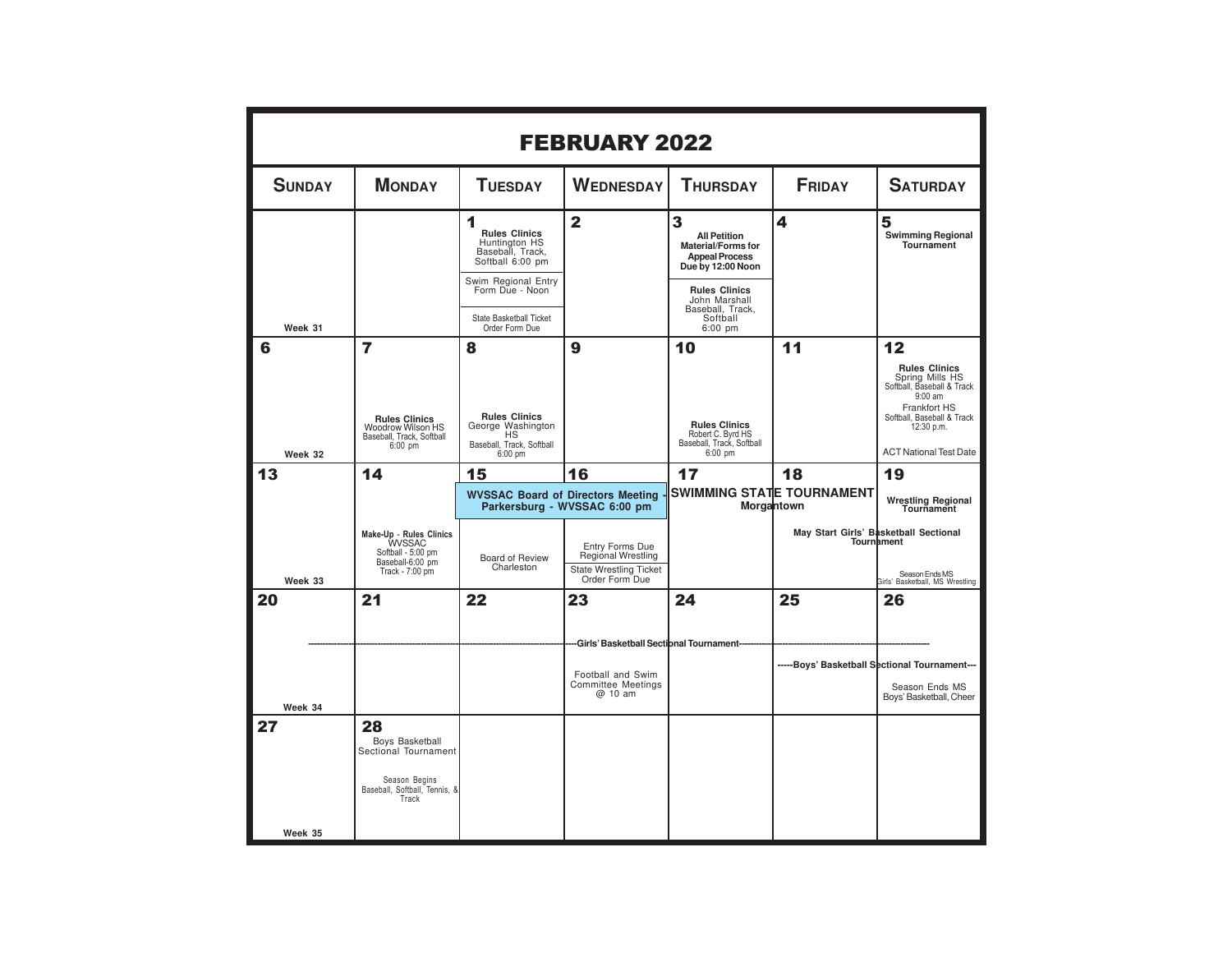|                                                                                                                                                         | <b>MARCH 2022</b>                                                                                                                                                                                                                                     |                                                            |                                                                                                                                                                                                                  |                                                                                                  |                                                    |                                     |  |  |  |
|---------------------------------------------------------------------------------------------------------------------------------------------------------|-------------------------------------------------------------------------------------------------------------------------------------------------------------------------------------------------------------------------------------------------------|------------------------------------------------------------|------------------------------------------------------------------------------------------------------------------------------------------------------------------------------------------------------------------|--------------------------------------------------------------------------------------------------|----------------------------------------------------|-------------------------------------|--|--|--|
| <b>SUNDAY</b>                                                                                                                                           | <b>MONDAY</b>                                                                                                                                                                                                                                         | <b>TUESDAY</b>                                             | <b>WEDNESDAY</b>                                                                                                                                                                                                 | <b>THURSDAY</b>                                                                                  | <b>FRIDAY</b>                                      | <b>SATURDAY</b>                     |  |  |  |
|                                                                                                                                                         |                                                                                                                                                                                                                                                       | 1                                                          | $\overline{2}$<br>MS Cheer Injury<br>Survey Form Due                                                                                                                                                             | 3<br>-Boys' Basketball Sectional Tournament--                                                    | 4<br><b>WRESTLING STATE TOURNAMENT- HUNTINGTON</b> | 5                                   |  |  |  |
| Week 35                                                                                                                                                 |                                                                                                                                                                                                                                                       | Girls' AAA<br>Regional Basketball<br><b>Tournament</b>     | Girls' A/AAAA<br><b>Regional Basketball</b><br><b>Tournament</b>                                                                                                                                                 | Girls' AA<br><b>Regional Basketball</b><br><b>Tournament</b>                                     |                                                    |                                     |  |  |  |
| 6<br>Girls' Basketball Tourn.<br><b>Teams Meeting</b><br><b>WVSSAC Office</b><br>AA/AAA-10 am<br>AAAA/A-12 pm<br>Week 36                                | 7                                                                                                                                                                                                                                                     | 8<br>Boys' AAA<br><b>Regional Basketball</b><br>Tournament | 9<br>--------GIRLS' BASKETBALL STATE TOURNAMENT-                                Charlestdn------<br>Baseball/Softball<br>Schedule Due on Line<br>Boys' A/AAAA<br><b>Regional Basketball</b><br><b>Tournament</b> | 10<br>Boys' AA<br>Regional Basketball<br><b>Tournament</b>                                       | 11                                                 | 12<br><b>SAT National Test Date</b> |  |  |  |
| 13<br>Daylight Savings Time<br><b>Begins</b><br>Boys' Basketball Tourn.<br><b>Teams Meeting</b><br><b>WVSSAC Office</b><br>AA/AAA-10 am<br>AAAA/A-12 pm | 14<br>Board of Review<br>Charleston                                                                                                                                                                                                                   | 15                                                         | 16<br><b>EOYS' BASKETBALL STATE TOURNAMENT - Charleston-</b><br>First Contest Played<br>Baseball, Softball,                                                                                                      | 17<br><b>All Petition</b><br><b>Material/Forms for</b><br><b>Appeal Process</b>                  | 18<br><b>WVSSAC Scholarship</b>                    | 19                                  |  |  |  |
| Week 37<br>20                                                                                                                                           | 21                                                                                                                                                                                                                                                    | 22                                                         | Tennis, & Track<br>23                                                                                                                                                                                            | Due by 12:00 Noon<br>24                                                                          | Program Applications Due<br>25                     | <b>HS Cheer Ends</b><br>26          |  |  |  |
| Week 38                                                                                                                                                 | <b>WVASSP Assistant Principals Conference,</b><br><b>Stonewall Resort State Park</b><br><b>Regional Band</b><br><b>Festivals Begin</b><br><b>National Test Date</b><br>Baseball/Softball<br><b>All Spring Sports</b><br>Program Rosters Due<br>Online |                                                            | HS Cheer Injury Survey<br>Form Due<br>Football Schedule<br>Due Online                                                                                                                                            |                                                                                                  |                                                    |                                     |  |  |  |
| 27<br>Week 39                                                                                                                                           | 28                                                                                                                                                                                                                                                    | 29                                                         | 30                                                                                                                                                                                                               | 31<br>Reg. 9 Band Fest. - Musselman HS<br>Reg. 10 Band Fest. -<br>Bridgeport HS/Robert C Byrd HS |                                                    |                                     |  |  |  |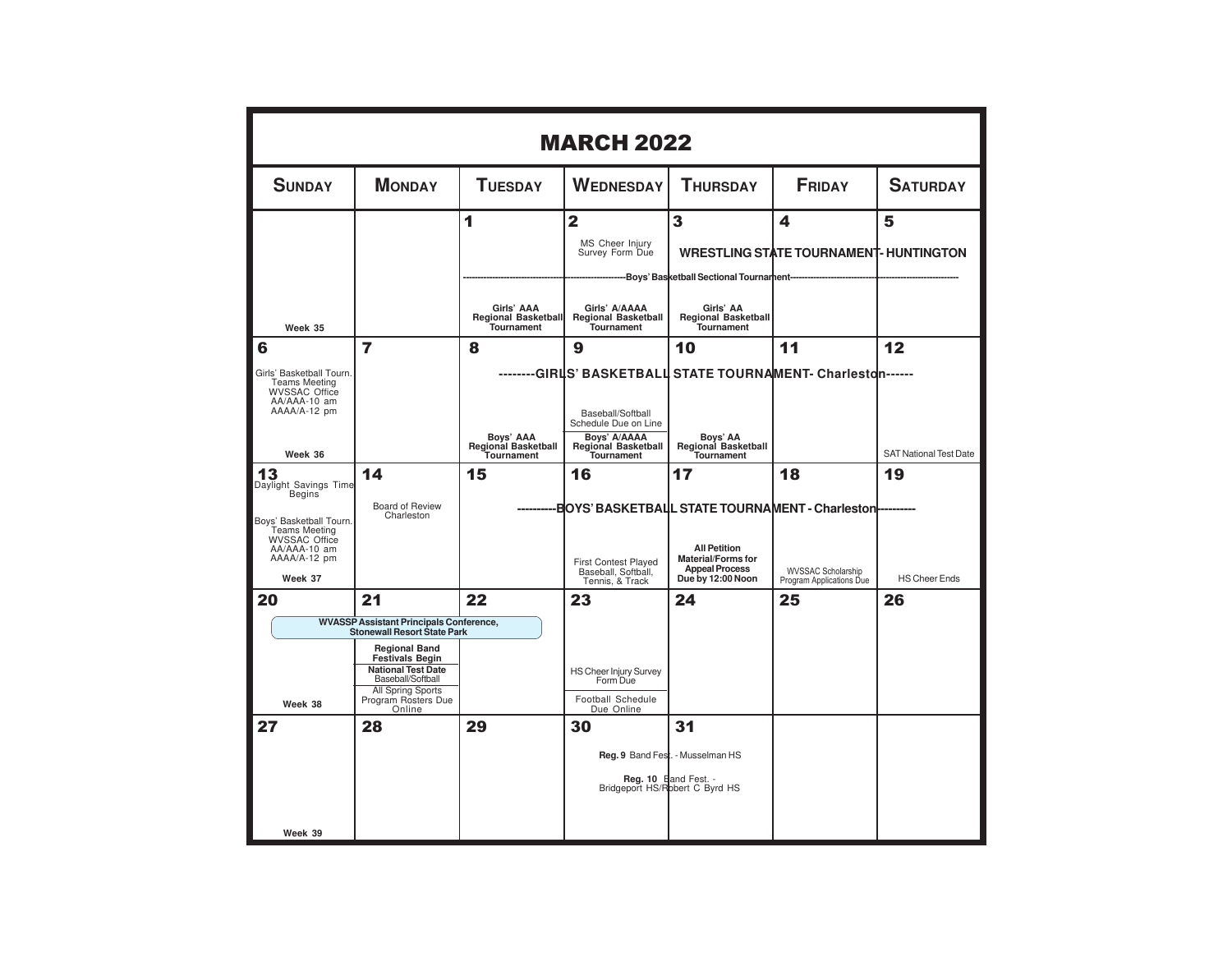| <b>APRIL 2022</b>                                    |                                                                         |                                                  |                                                      |                                                 |                                            |                                |  |  |
|------------------------------------------------------|-------------------------------------------------------------------------|--------------------------------------------------|------------------------------------------------------|-------------------------------------------------|--------------------------------------------|--------------------------------|--|--|
| <b>SUNDAY</b>                                        | <b>MONDAY</b>                                                           | <b>TUESDAY</b>                                   | <b>WEDNESDAY</b>                                     | <b>THURSDAY</b>                                 | <b>FRIDAY</b>                              | <b>SATURDAY</b>                |  |  |
|                                                      |                                                                         |                                                  |                                                      |                                                 | 1                                          | $\overline{2}$                 |  |  |
|                                                      |                                                                         |                                                  |                                                      |                                                 | WVADA Conference - Stonewall<br>Resort     |                                |  |  |
| Week 39                                              |                                                                         |                                                  |                                                      |                                                 |                                            | <b>ACT National Test Date</b>  |  |  |
| $\overline{\mathbf{3}}$<br><b>WVADA Conference -</b> | 4                                                                       | 5                                                | 6                                                    | $\overline{7}$                                  | 8                                          | 9                              |  |  |
| Stonewall Resort                                     |                                                                         | Reg. 1 Band Fest. - John Marshall High School    |                                                      |                                                 | Reg. 4 Band Fest. - Capital HS, Charleston |                                |  |  |
|                                                      | WVSSAC Board of Control Meeting<br>Stonewall Resort State Park, Roanoke |                                                  |                                                      | Reg. 7 Band Fest. - Woodrow Wilson HS           |                                            |                                |  |  |
|                                                      |                                                                         | WVSSAC Board of<br>Directors Meeting<br>10:00 AM |                                                      |                                                 | Reg. 8 Band Fest.                          | Philip Barbour HS              |  |  |
| Week 40<br>10                                        | 11                                                                      | 12                                               |                                                      | 14                                              |                                            | 16                             |  |  |
|                                                      |                                                                         |                                                  | 13                                                   |                                                 | 15                                         |                                |  |  |
|                                                      |                                                                         |                                                  | Reg. 3 Band Fest. Cabell Midland HS                  | Reg. 2 Band Fest. - Ripley HS                   |                                            |                                |  |  |
|                                                      |                                                                         |                                                  | Basketball and Cheer<br>Committee Meeting<br>@ 10 am |                                                 | WVSSAC<br>Office Closed<br>Good Friday     |                                |  |  |
| Week 41                                              | 18                                                                      |                                                  | 20                                                   |                                                 | 22                                         |                                |  |  |
| 17                                                   |                                                                         | 19                                               |                                                      | 21                                              |                                            | 23                             |  |  |
|                                                      |                                                                         |                                                  |                                                      | <b>Wrestling Committee</b><br>Meeting $@$ 10 am |                                            |                                |  |  |
| <b>Easter Sunday</b>                                 | WVSSAC<br>Office Closed<br>Easter Monday                                |                                                  |                                                      |                                                 |                                            |                                |  |  |
| Week 42                                              |                                                                         |                                                  |                                                      |                                                 |                                            |                                |  |  |
| 24                                                   | 25                                                                      | 26                                               | 27                                                   | 28<br>Reg. 5 Band Fest - Chapmanville HS        | 29                                         | 30                             |  |  |
| Week 43                                              |                                                                         | Board of Review<br>Charleston                    | Officials Advisory<br>Committee Meeting<br>at 10am   |                                                 |                                            | Regional Band<br>Festivals End |  |  |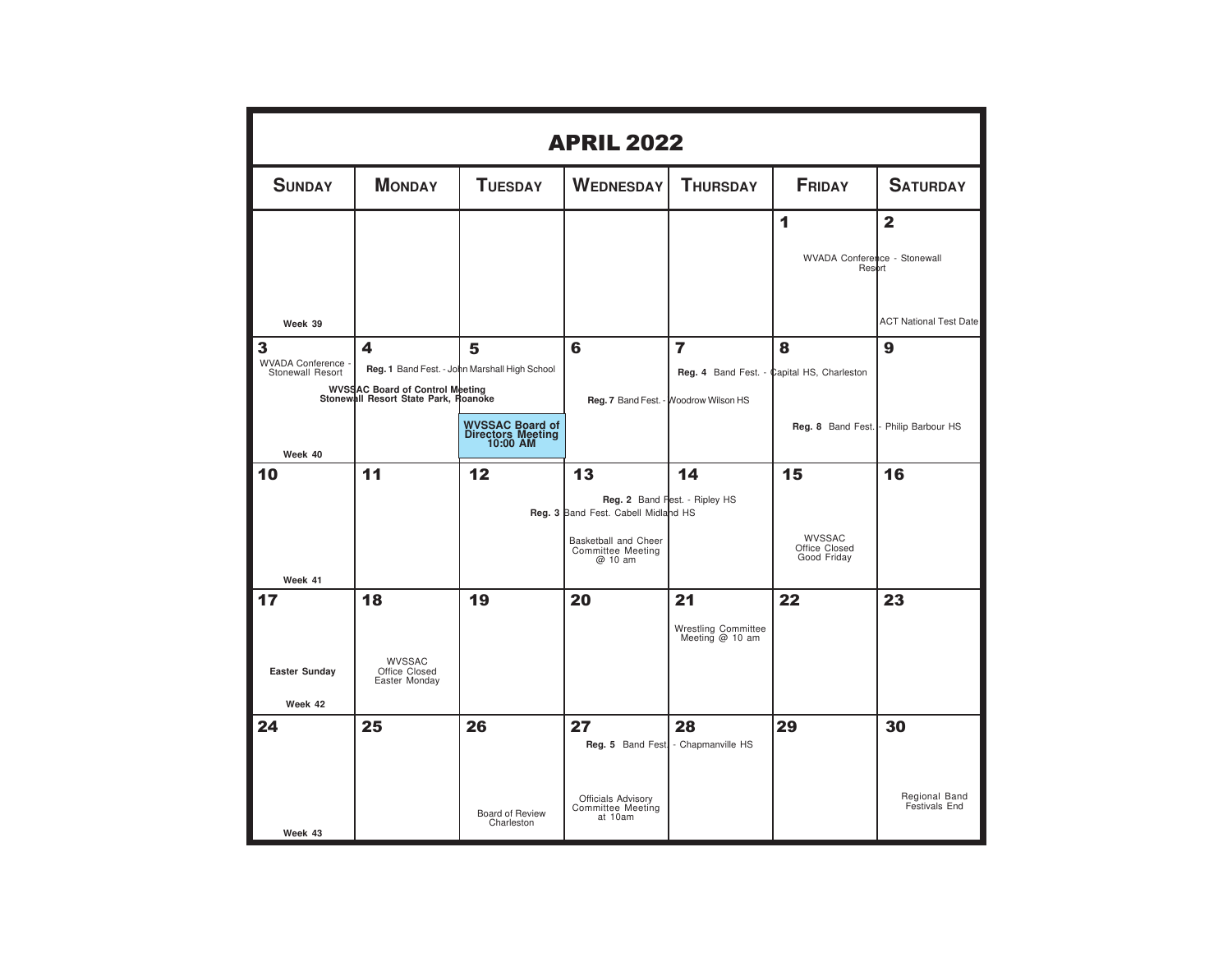|               | <b>MAY 2022</b>                                                                       |                                                                                                                                                      |                                                                                   |                                                                        |                                                 |                                            |  |  |  |  |
|---------------|---------------------------------------------------------------------------------------|------------------------------------------------------------------------------------------------------------------------------------------------------|-----------------------------------------------------------------------------------|------------------------------------------------------------------------|-------------------------------------------------|--------------------------------------------|--|--|--|--|
| <b>SUNDAY</b> | <b>MONDAY</b>                                                                         | <b>TUESDAY</b>                                                                                                                                       | <b>WEDNESDAY</b>                                                                  | <b>THURSDAY</b>                                                        | <b>FRIDAY</b>                                   | <b>SATURDAY</b>                            |  |  |  |  |
| 1             | $\overline{\mathbf{2}}$                                                               | 3                                                                                                                                                    | 4<br>   Softball Sectional Tournament                                             | 5<br><b>All Petition</b>                                               | 6<br>.                                          | 7                                          |  |  |  |  |
| Week 44<br>8  | 9                                                                                     | 10                                                                                                                                                   | <b>Band Participation</b><br>Due Online<br>11                                     | Material/Forms for<br><b>Appeal Process</b><br>Due by 12:00 Noon<br>12 | 13                                              | <b>SAT National Test Date</b><br>14        |  |  |  |  |
| Mother's Day  |                                                                                       | -----------------------                                                                                                                              | Softball Sectional Tournamert<br>Sports Medicine<br>Committee Meeting<br>at 10 am |                                                                        | <b>TENNIS \$TATE MEET - Charleston</b>          |                                            |  |  |  |  |
| Week 45<br>15 | 16                                                                                    | 17                                                                                                                                                   | AA<br><b>Regional Track</b><br><b>Tournament</b><br>18                            | <b>AAA</b><br>Regional Track<br>Tournament<br>19                       | A<br>Regional Track<br>Tournament<br>20         | Season Ends<br>Baseball, Softball MS<br>21 |  |  |  |  |
| Week 46       | 6:00 PM<br>Girls' and Boys' Basketball,<br>Volleyball & Soccer<br>Schedule Due Online | ----------------------------------<br><b>WVSSAC Board of Directors Meeting</b><br>Parkersburg - WVSSAC<br>$8:00$ am<br>Board of Review<br>Charleston |                                                                                   | Season Ends<br>Track MS                                                | --------TRACK STATE MEET - Charleston---------- |                                            |  |  |  |  |
| 22<br>Week 47 | 23                                                                                    | 24                                                                                                                                                   | 25<br>---Regional Basebal Tournament-----                                         | 26<br>SOFTBALL STATE TOURNAMENT<br>South Charleston                    | 27                                              | 28                                         |  |  |  |  |
| 29<br>Week 48 | 30<br><b>WVSSAC</b><br>Office Closed<br>Memorial Day                                  | 31<br>Update All Sports You<br>Will Be Having Next<br>Year On Line                                                                                   |                                                                                   |                                                                        |                                                 |                                            |  |  |  |  |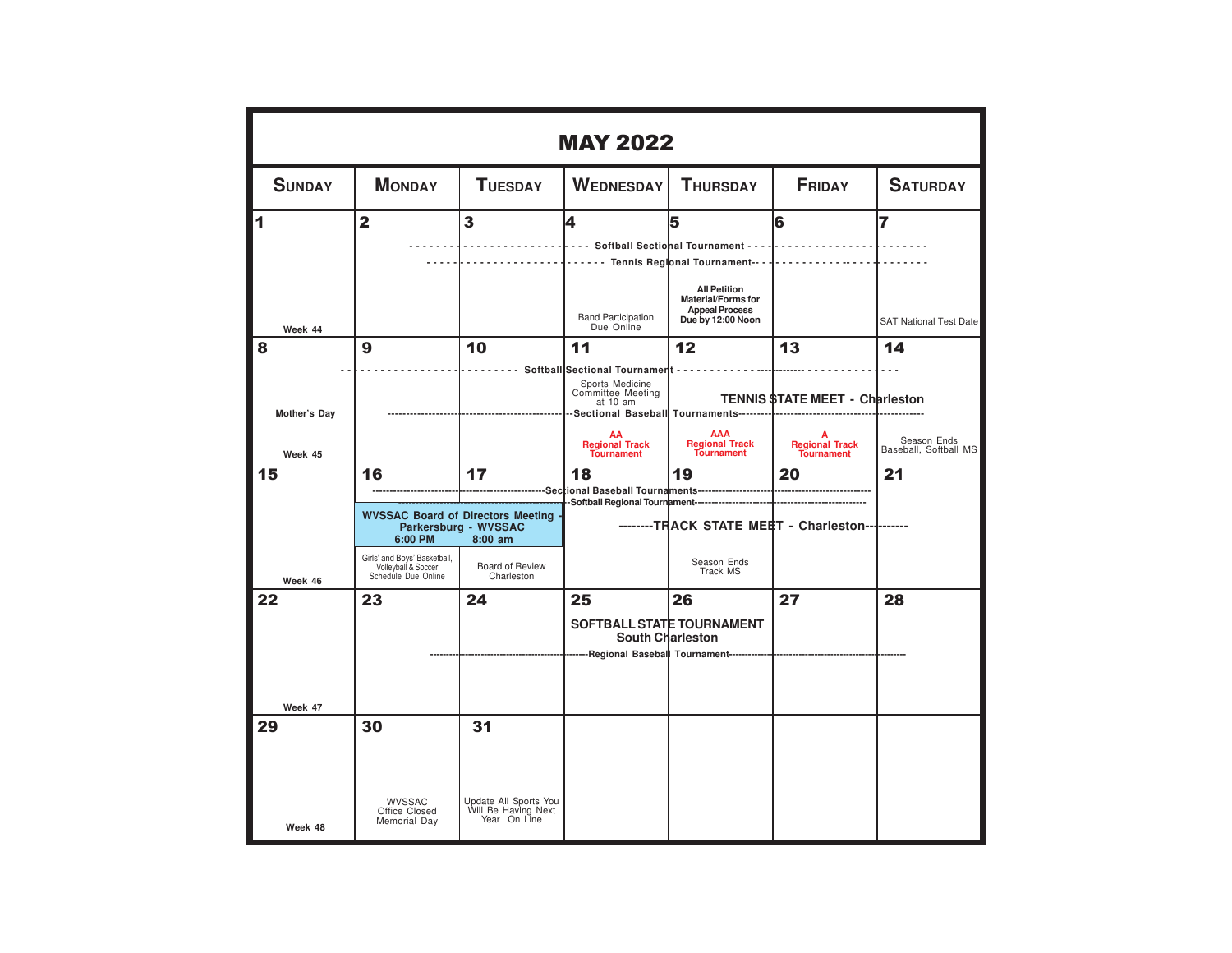| <b>JUNE 2022</b>               |                                                     |                                                                                      |                                                                          |                                        |                                                                       |                                     |  |  |
|--------------------------------|-----------------------------------------------------|--------------------------------------------------------------------------------------|--------------------------------------------------------------------------|----------------------------------------|-----------------------------------------------------------------------|-------------------------------------|--|--|
| <b>SUNDAY</b>                  | <b>MONDAY</b>                                       | <b>TUESDAY</b>                                                                       | <b>WEDNESDAY</b>                                                         | <b>THURSDAY</b>                        | <b>FRIDAY</b>                                                         | <b>SATURDAY</b>                     |  |  |
|                                |                                                     |                                                                                      | 1                                                                        | $\overline{2}$                         | $\overline{\mathbf{3}}$                                               | 4                                   |  |  |
|                                |                                                     |                                                                                      |                                                                          |                                        | <b>STATE BASEBALL TOURNAMENT</b><br>Appalachian Power Park Charleston |                                     |  |  |
| Week 48                        |                                                     |                                                                                      | <b>Band Committee</b><br>Meeting<br>at 10 am                             |                                        |                                                                       | <b>SAT National Test Date</b>       |  |  |
| 5                              | 6                                                   | $\overline{7}$                                                                       | 8                                                                        | 9                                      | 10                                                                    | 11                                  |  |  |
|                                |                                                     |                                                                                      | --- 3 Week Out of Season Practice County Option Begins-----              |                                        |                                                                       |                                     |  |  |
|                                | BOD Meeting 11:00 am<br><b>New Flex</b>             | <b>WVSSAC Board of Directors Summer</b><br>Meeting - Parkersburg - WVSSAC<br>8:30 am | Tennis & Track<br>Committee Meeting                                      | Media Committee<br>Meeting<br>at 10 am |                                                                       |                                     |  |  |
| Week 49<br>12                  | Days Start<br>13                                    | 14                                                                                   | at 10 am<br>15                                                           | 16                                     | 17                                                                    | <b>ACT National Test Date</b><br>18 |  |  |
| Week 50                        |                                                     | Board of Review<br>Charleston                                                        | Baseball & Softball<br>Committee Meeting<br>at 10 am                     |                                        |                                                                       |                                     |  |  |
| 19                             | 20                                                  | 21                                                                                   | 22                                                                       | 23                                     | 24                                                                    | 25                                  |  |  |
| <b>Father's Day</b><br>Week 51 | <b>WVSSAC</b><br>Office Closed<br>West Virginia Day |                                                                                      |                                                                          |                                        |                                                                       |                                     |  |  |
| 26                             | 27                                                  | 28                                                                                   | 29                                                                       | 30                                     |                                                                       |                                     |  |  |
| Week 52                        |                                                     |                                                                                      | ------------------NFHS Summer Conference - San Antonio------------------ |                                        |                                                                       |                                     |  |  |